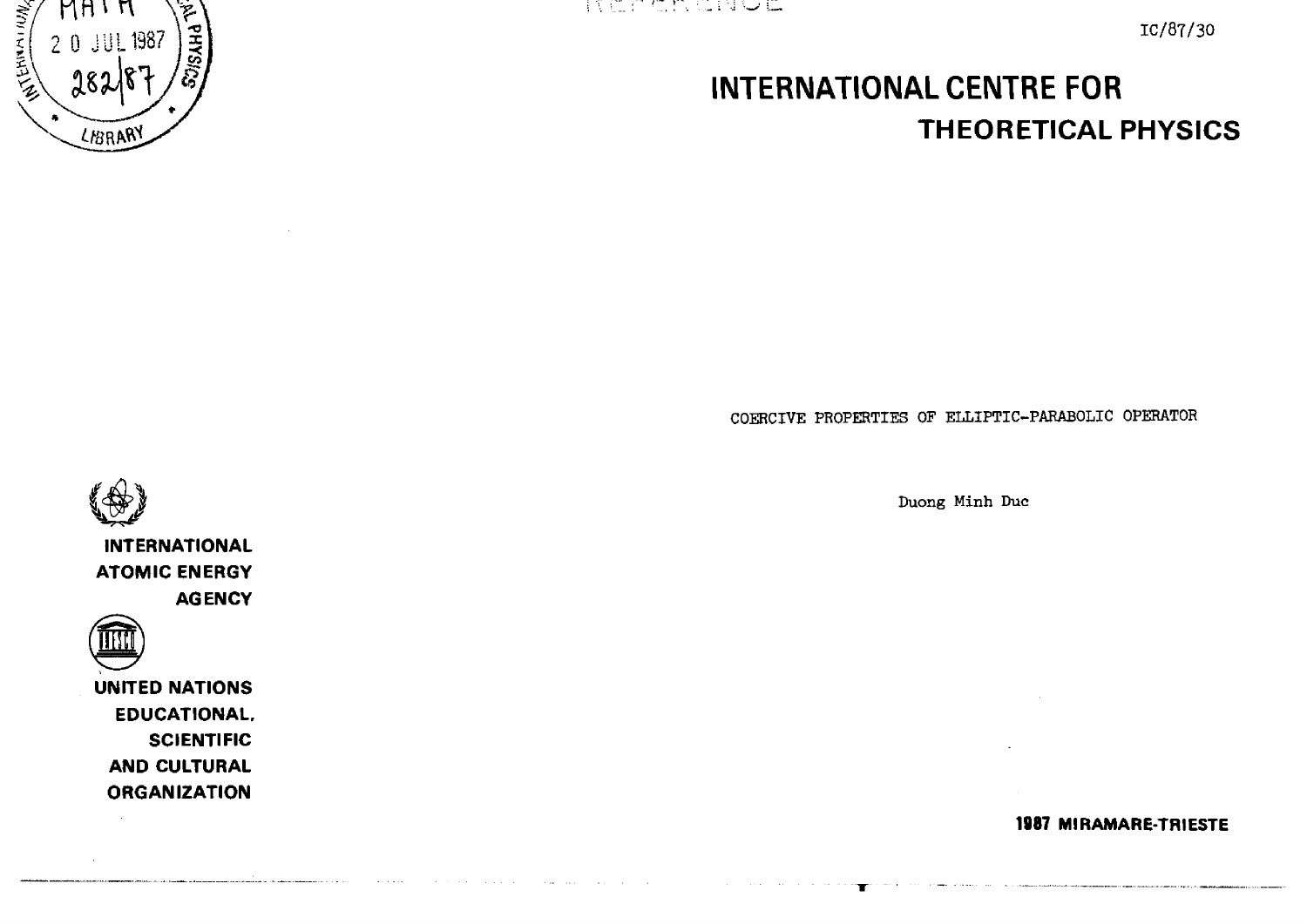$\mathcal{L}^{\text{max}}_{\text{max}}$ 

ا<br>با سواق<mark>ط العام العام العام ال</mark>عام العام العام العام العام العام العام العام العام العام العام العام العام الع<br>العام العام العام العام العام العام العام العام العام العام العام العام العام العام العام العام العام العام  $\mathcal{F}(\mathcal{L})$  .  $\bullet$  .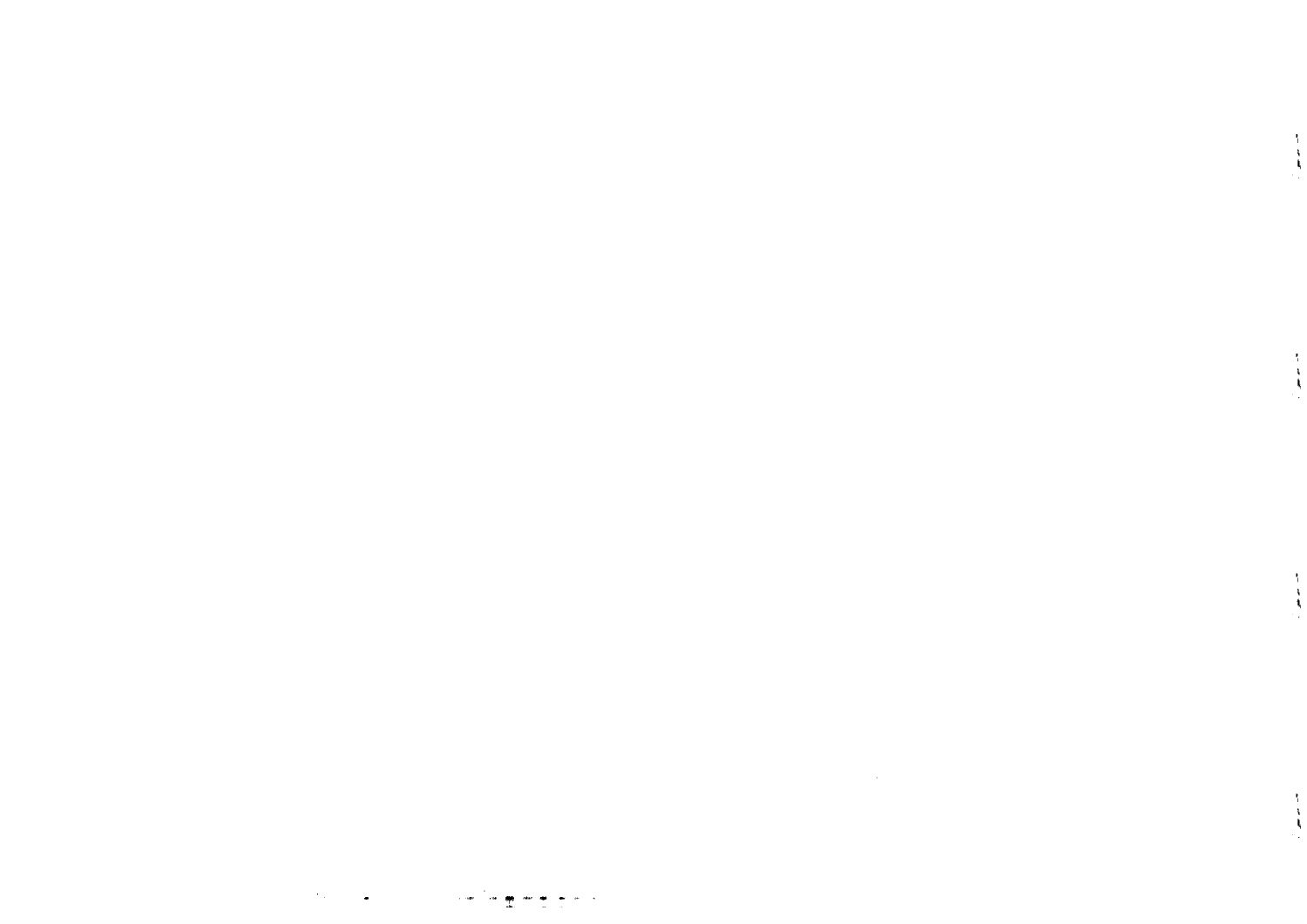**International Atomic Energy Agency and United nations Educational Scientific and Cultural Organisation**

**IHTERHATIOHAL CEHTRE TOR THEORETICAL PHYSICS**

**COERCIVE PROPERTIES OP ELLIPTIC-PARABOLIC OPERATOR •**

**Duong Minn Due •• International Centre for Theoretical Physics, Trieste, Italy.**

#### **ABSTRACT**

**Using a generalized Poincare' inequality, we study the coercive** properties of a class of elliptic-parabolic partial differential equations, **which contains many degenerate elliptic equations considered by the other authors.**

> HIRAMARE - TRIESTE June 1967

**• Submitted for publication.**

**•• Permanent addreBs; Department of Mathematics, University of Hochlminh City, 227 Hguyen van Cu, Hochlainhclty, S.R. Vietnam,**

and the state of the state of the state and

## **INTRODUCTION .**

**The coercive properties of uniformly elliptic equations on bounded domains rely on the ellipticity of the equations and the Poincare inequality . For unbounded domains we can use weighted Poincare inequalities to establish them ( cf.[4,5,6,10]) . In the present paper we shall study the coercive properties of a class of degenerate elliptic equations with general domains . This class contains many degenerate elliptic equations considered by others authors . He shall establish a generalized Poincare inequality for each denegerate elliptic equation and use it to study the coercive properties .**

**The paper consists of two sections. In the first section we shall define and study the flow-domains. The (w ,...,w )-elliptic partial 1 n differential operators and their coercive properties will be considered in the second section.**

**Throughout of the paper we denote**

**n-1** an open subset of the euclidian **space ft**  $x \mapsto b$  : an application from G into  $(0, \infty)$ .  $D = \{ (t, x) \in R \times G : 0 \leq t \leq b$ <sup>1</sup>  $\overline{D}$  : the interior of D. **: the boundary of D . h : a one-to-one continuous mapping from D into**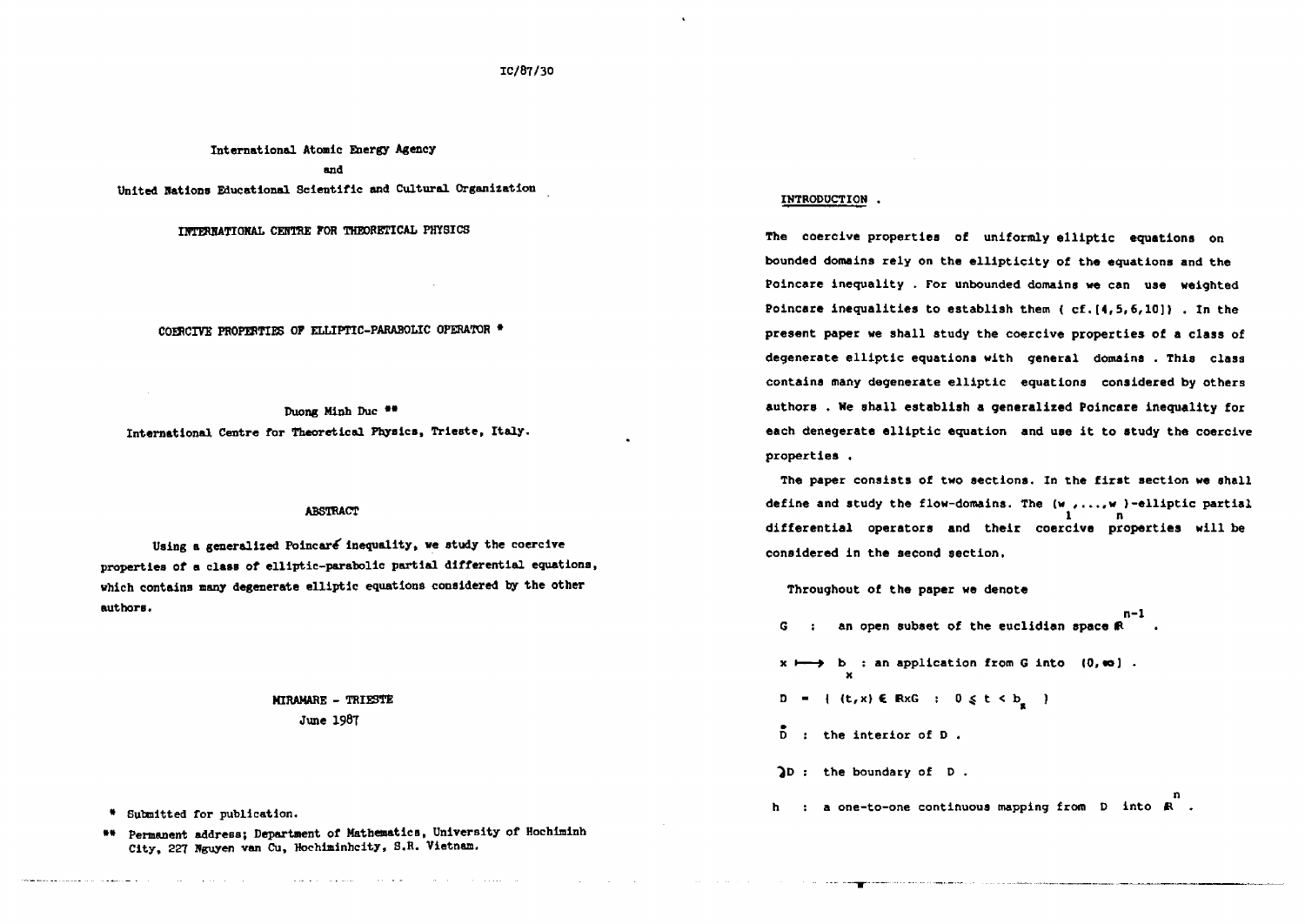**B** comprehensive the state of the first terms of the company of the state of the company of the state of the state of the state of the state of the state of the state of the state of the state of the state of the state of

**a** nonnegative measurable function on  $\bar{v}$  -  $\overline{h(D)}$  .  $\frac{d}{dx}$  **c**  $\frac{d}{dx}$ 

**D u - D u for any integer i in (l,...,n) . i x,**

$$
((u,v)) = \int_V \{vw \atop v \in V_0 + \sum_{j=1}^n (D \cup D \cup v) w \} dx
$$

**C\*° (B) : the family of all function u in C\*° (R\*> having compact**

**support contained in B**

**And we assume that**

(1) |u| is a norm on 
$$
C^{\bullet}(V)
$$
, where |u| = ((u,u))<sup>1/2</sup>.

(i) 
$$
\hat{D} = \{ (t, x) \in D : 0 < t < b \}
$$

**(iii) h is of class C ( D ) and its Jacobian determinant**

**J (t,x» • 0 at every (t,x) in D . h**

**(iv) For every U,x) in D , the following integeral Is finite**

$$
s(h, x, t) = \int_0^t |D(y, x)|^2 dy
$$

**Finally we write**

$$
d(h,w_1,...,w_n) = \sup_{\begin{array}{l}1 \leq j \leq n \\ 1 \leq j \leq n\end{array}} \int_{y}^{b} \frac{s(h,x,t)w(h(t,x))|\mathcal{J}(t,x)|}{w(h(y,x))|\mathcal{J}(y,x)|} dt
$$

**if these integral are defined**

### **1 . FLOW-DOMAINS .**

**Let h , D and V be as In the introduction, we say V is a flow-domain defined by (h,D) and denote by W the closure in o the norm I.I of the following set**

**1**<br> **(** u € C (h(D)) : u(h(0,x)) = 0 for every x in G }. **He have the generalized Poincare inequality as follows : Lemma 1 . (1) ££ d(h,w ,w ,...,w ) is finite , then we have for every o 1 n u in H**  $\mathbf{r}$ ,  $\mathbf{r}^2$ ,  $\mathbf{r}$ ,  $\mathbf{r}$ ,  $\mathbf{r}$ ,  $\mathbf{r}$ ,  $\mathbf{r}$ ,  $\mathbf{r}$ ,  $\mathbf{r}$ ,  $\mathbf{r}$ ,  $\mathbf{r}$ ,  $\mathbf{r}$ ,  $\mathbf{r}$ ,  $\mathbf{r}$ ,  $\mathbf{r}$ ,  $\mathbf{r}$ ,  $\mathbf{r}$ ,  $\mathbf{r}$ ,  $\mathbf{r}$ ,  $\mathbf{r}$ ,  $\mathbf{r}$ ,  $\mathbf{r}$ , **I |u(x) | w (x) dx \$ d(h,w ,w ,. ..,w ) l\_ \ |D u(x)l w (x)dx J J** *J J <b><i>J J <b> <i>J <b>*  $\sum_{j=1}^{n} \int_{V} \frac{2}{|D u(x)|^2}$  (**x (11) If there exists an 1 in (1, ...,n) such that D h(t,h) t (0,...,0,D h (t,x),0,...,0) for every (t,x) in\_ D , and If t i d(h,v,v ,...,w ) ia finit e , then we have for every u In H o i l o**  $\int_{V} |\mathbf{u}(\mathbf{x})| \big|_{0}^{2} dx \leq d(h, w_1, w_2, \dots, w_n) \int_{V} |\mathbf{D} \mathbf{u}(\mathbf{x})| \big|_{0}^{2} dx$ **Eroof** • (i) Let  $u \in C$  (h(D)) be such that  $u(h(o,x)) = 0$  for every x **in 6 , we have u{h(t,x)) - I D (u(h(y,u)) dy - I »u(h(y,x)) . D h(y,x) dy J o y Jo y • Cauchy-Schwartz inequality we ha 2 ,t 2 it**  $|u(h(t,x))| \leqslant \int_0^t \frac{|D_h(y,x)|}{y} dy \int_0^t$ **By Cauchy-Schwartz inequality we have lo y dy**  $s(h,x,t)$   $\begin{bmatrix} t & \overline{v} & 2 \\ l & \overline{v} & \vert D_u(h(y,x)) \vert \end{bmatrix}$ **/ |D u{h{y,x)M dy**

**Thus by Fubini's theorem and the theorem of change of variables**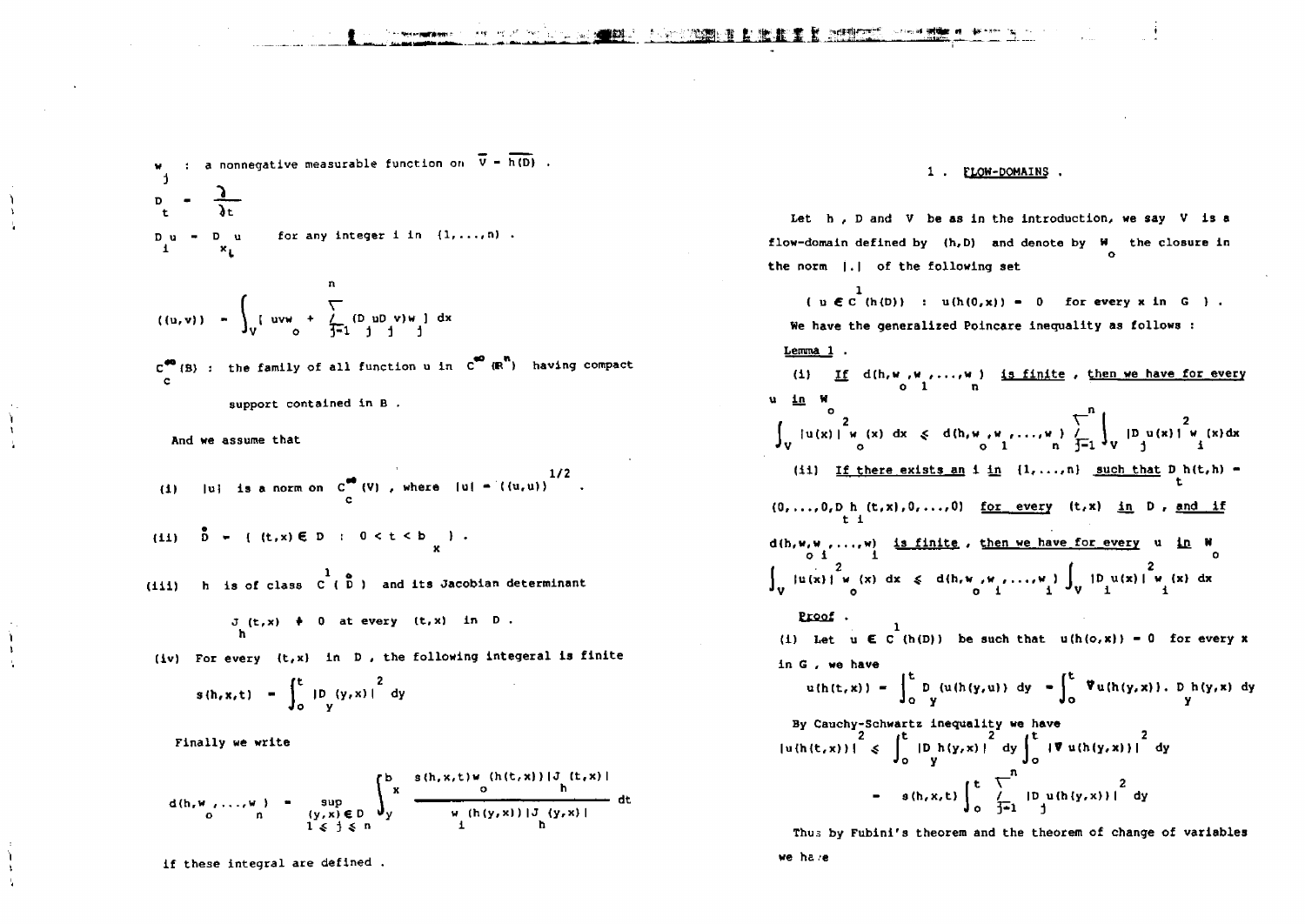$$
\int_{V} |u(y)| \int_{V}^{2} w(y) dy = \int_{D} |u(h(y))| \int_{V}^{2} w(h(y)) |J(y)| dy
$$
  
\n
$$
= \int_{G} \int_{0}^{b} x |u(h(t,x))|^{2} w(h(t,x)) |J(t,x)| dt dx
$$
  
\n
$$
\leq \int_{G} \int_{0}^{b} [s(h,x,t) \int_{-T}^{T} \int_{0}^{b} |D_{u}(h(y,x))|^{2} dy] w_{0}(h(t,x)) dt dx
$$
  
\n
$$
= \int_{G} \int_{-T}^{T} \int_{0}^{b} x \int_{y}^{b} s(h,t,x) |D_{u}(h(y,x))|^{2} w(h(t,x)) |J(t,x)| dt dy dx
$$
  
\n
$$
\leq \int_{G} \int_{-T}^{T} \int_{0}^{b} x d(h, w, w, ..., w) |D_{u}(h(y,x))|^{2} w(h(y,x)) |J_{u}(y,x)| dy dx
$$
  
\n
$$
= d(h, w, w, ..., w) \sum_{j=1}^{T} \int_{D} |D_{u}(h(y))|^{2} |J_{u}(y)| w(h(y)) dy dx
$$
  
\n
$$
= d(h, w, w, ..., w) \sum_{j=1}^{T} \int_{D} |D_{u}(h(y))|^{2} |J_{u}(y)| w(h(y)) dy dx
$$
  
\n
$$
= d(h, w, w, ..., w) \sum_{j=1}^{T} \int_{V} |D_{u}(x)| w(x) dx
$$
  
\nThus (i) is proved. In the case of (ii) we have  
\n
$$
u(h(t,x)).D_{h}(t,x) = D_{u}(h(t,x))D_{h}(t,x).
$$
  
\nTherefore we have (ii).

iimililt

2. THE 
$$
(w_1, ..., w_r)
$$
-ELLIPTIC PATHL DIFFERENTIAL EQUATIONS.  
\nLet a  
\n $\begin{pmatrix} 1 & 1 \\ 1 & 1 \end{pmatrix}$  be an enough smooth function on  $\overline{V}$  for every 1 and j in  
\n $\begin{pmatrix} 1 & 1 \\ 1 & 1 \end{pmatrix}$ . Let's consider the following partial differential  
\noperator  
\n $Lu = -\sum_{i,j=1}^{n} \begin{pmatrix} a & b & u \\ 1 & 1 & 1 \end{pmatrix} + \sum_{j=1}^{n} \begin{pmatrix} b & b & u \\ j & 1 \end{pmatrix} + cu$ .  
\nWe say L is  $(w_1, ..., w_r) = \text{elliptic if for every } (y_1, ..., y_r)$   
\nin R we have

$$
\sum_{\substack{i,j=1 \ i,j}}^{\infty} a_i(x) y y \atop i,j \atop i,j \atop j} \geq \sum_{i=1}^{\infty} w_i(x) y \atop i \atop i}^{2} \text{ for every } x \text{ in } \overline{V}.
$$

**If w (x) - F(d(x)) for every i , where d(x) is the distance i from x to a part of the boundary of V, the (w ,...,« )-elliptic 1 n operator have been studied in [3,11,12,13,14] . For different v , i we can find them in 11,2,16] . As in |7] and its reference we see** that the boundary conditions of (w , ...,w )-elliptic equations may<br>
1 n **be different to those of strongly elliptic equations .**

We put for every  $x = \{x, \ldots, x\}$  in  $\overline{V}$  and i in  $\{1, \ldots, n\}$ **1 n y <x( - (x , . ..,x ,x ,...,x I i 1 i-1 i+1 n**  $J(1, y(x)) = { \text{tr}(R : (x_1, ..., x_n, x +t, x_1, ..., x_n) \in V \text{tr}(R) \text{tr}(R) \text{tr}(R) \text{tr}(R) \text{tr}(R) \text{tr}(R) \text{tr}(R) \text{tr}(R) \text{tr}(R) \text{tr}(R) \text{tr}(R) \text{tr}(R) \text{tr}(R) \text{tr}(R) \text{tr}(R) \text{tr}(R) \text{tr}(R) \text{tr}(R) \text{tr}(R) \text{tr}(R) \text{tr}(R) \text{tr}(R) \text{tr}(R) \text{tr}(R) \text{tr}(R) \text{tr}($ 

 $\begin{bmatrix} V & - & {\{x \in \mathcal{U} : 0 \text{ belongs to the boundary of } J(i, y \{x)\} \end{bmatrix}$ We say  $\begin{bmatrix} 0 & \sqrt{3} & \sqrt{3} \\ 1 & 1 & \sqrt{3} \\ 1 & 1 & \sqrt{3} \end{bmatrix}$  of V in the i-direction. In this **section we assume that J(i,y (x)) is a finite union of open intervals i and a - a for every x in V and i and j in (l,...,n) . ij Jl**

Let x in V and i in  $\{1,\ldots,n\}$ , suppose w  $\{x\} = 0$ , then by **the (w ,...,w )-ellipticity of L , we see that 1 n**

This implies that 
$$
a(x) = a(x) = 0
$$
 for every  $(y_1, ..., y_n)$  in R.  
\nThis implies that  $a(x) = a(x) = 0$  for every  $1$ . We have  
\n $\begin{array}{ccc}\n\vdots & \vdots & \vdots \\
\downarrow & \downarrow & \downarrow \\
\downarrow & \downarrow & \downarrow\n\end{array}$ \n  
\n**Lemma 2.** Let  $i \in \{1, ..., n\}$  and  $u, v \in C(V)$ . Suppose  
\n $(x)v(x) = 0$  for every  $x \in \mathbb{R}$  or  $\begin{array}{c} 1 \\
\downarrow & \downarrow \\
\downarrow & \downarrow\n\end{array}$  Then  
\n
$$
\begin{array}{ccc}\n\vdots & \vdots & \vdots \\
\downarrow & \downarrow & \downarrow \\
\downarrow & \downarrow & \downarrow\n\end{array}
$$
\n  
\n**Proof.**  
\nWe can suppose  $i = 1$  and write  $x = (t, y) \in \mathbb{R} \times \mathbb{R}$  and  $v = pxV$ .  
\nBy Fubini's theorem and the integration by part we have  
\n
$$
\begin{array}{ccc}\n\vdots & \vdots & \vdots \\
\downarrow & \downarrow & \downarrow\n\end{array}
$$
\n  
\n**Example 1.**

 $\int_{V}$  D (**a** D u)vdx  $\int_{V}$   $\int_{J(1,y)}$  D (**a** D u)vds  $\sim$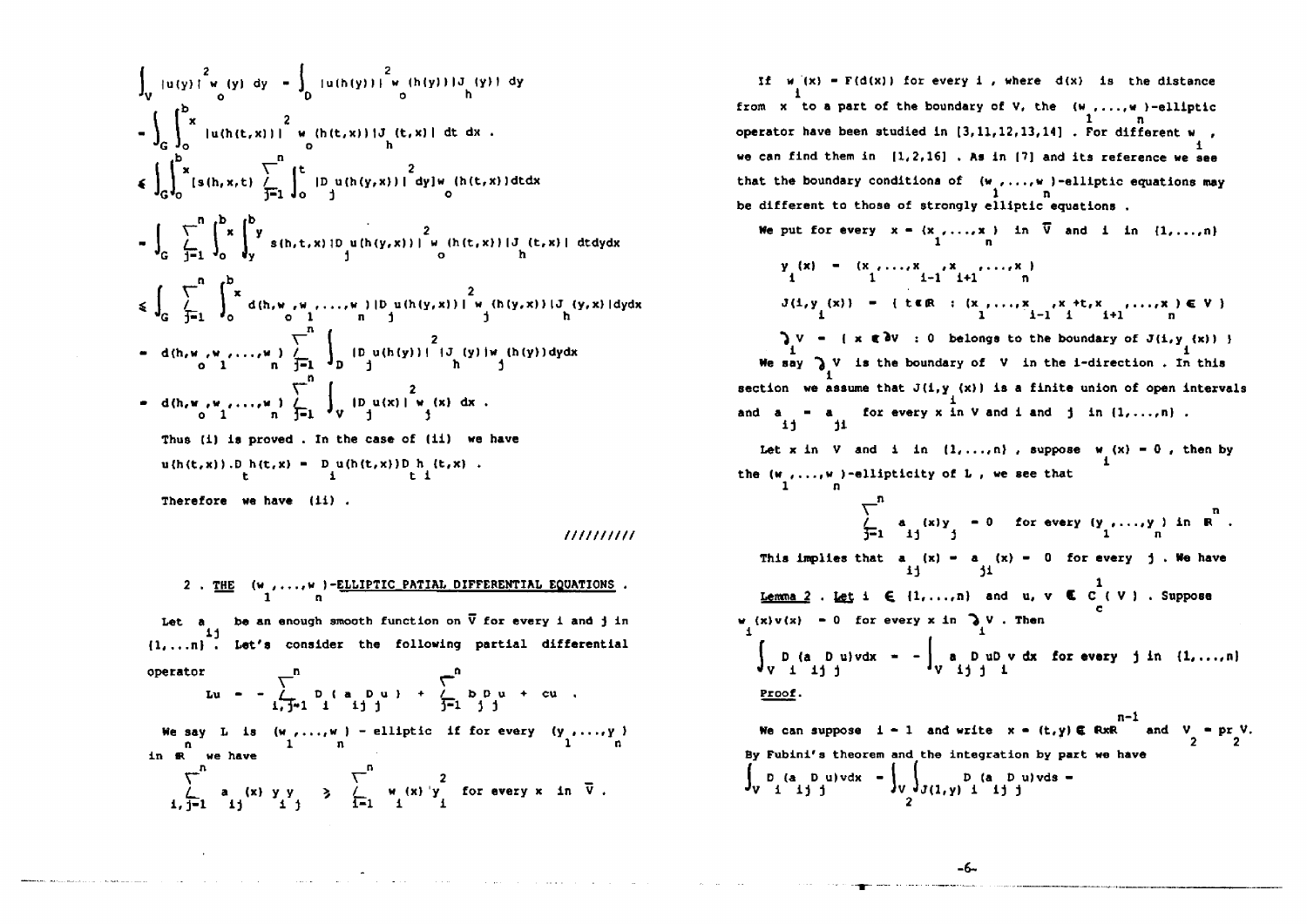$$
\mathbf{h} = \mathbf{h} \cdot \mathbf{h} + \mathbf{h} \cdot \mathbf{h} + \mathbf{h} \cdot \mathbf{h}
$$

$$
= - \int_{V} \int_{J(1,y)} a_{I} D_{U} D_{V} dx - \int_{V} a_{I} D_{U} D_{V} dx.
$$

**Ullllllll**

Let 
$$
\tilde{W}
$$
 be the closure in the norm  $|.|$  of the following set  $v \in C^{\infty}(\mathbb{R})$ ,  $v(h(o,x)) = 0$  for every  $x$  in  $G$  and  $\left\{ u - v \middle| \overline{v} \right\}$ :\n
$$
\begin{cases}\n v & \text{if } c \\
 w & \text{if } (x)u(x) = 0 \text{ for every } x \text{ in } \mathcal{F} \\
 0 & \text{if } (1, \ldots, n) \n\end{cases}
$$

**He assume that a D uD v la tntegrable on V for every u, v il i J**

in W and i, j in  $\{1,\ldots,n\}$ . Then lemma 2 still holds for **u , v in W .He have the coercive properties of L as follows ,**

**Theorem 1 . Lsj L be a (w ,...,» )-elliptic partial differential 1 1 1 1 1 1 1 1 1 operato r wit h d(h, w ,w ,,,., w ) < 0 0 Suppos e**

$$
\frac{\text{operator with}}{\text{operator with}} \quad \text{and} \quad \text{and} \quad \text{or} \quad \text{or} \quad \text{or} \quad \text{or} \quad \text{or} \quad \text{or} \quad \text{or} \quad \text{or} \quad \text{or} \quad \text{or} \quad \text{or} \quad \text{or} \quad \text{or} \quad \text{or} \quad \text{or} \quad \text{or} \quad \text{or} \quad \text{or} \quad \text{or} \quad \text{or} \quad \text{or} \quad \text{or} \quad \text{or} \quad \text{or} \quad \text{or} \quad \text{or} \quad \text{or} \quad \text{or} \quad \text{or} \quad \text{or} \quad \text{or} \quad \text{or} \quad \text{or} \quad \text{or} \quad \text{or} \quad \text{or} \quad \text{or} \quad \text{or} \quad \text{or} \quad \text{or} \quad \text{or} \quad \text{or} \quad \text{or} \quad \text{or} \quad \text{or} \quad \text{or} \quad \text{or} \quad \text{or} \quad \text{or} \quad \text{or} \quad \text{or} \quad \text{or} \quad \text{or} \quad \text{or} \quad \text{or} \quad \text{or} \quad \text{or} \quad \text{or} \quad \text{or} \quad \text{or} \quad \text{or} \quad \text{or} \quad \text{or} \quad \text{or} \quad \text{or} \quad \text{or} \quad \text{or} \quad \text{or} \quad \text{or} \quad \text{or} \quad \text{or} \quad \text{or} \quad \text{or} \quad \text{or} \quad \text{or} \quad \text{or} \quad \text{or} \quad \text{or} \quad \text{or} \quad \text{or} \quad \text{or} \quad \text{or} \quad \text{or} \quad \text{or} \quad \text{or} \quad \text{or} \quad \text{or} \quad \text{or} \quad \text{or} \quad \text{or} \quad \text{or} \quad \text{or} \quad \text{or} \quad \text{or} \quad \text{or} \quad \text{or} \quad \text{or} \quad \text{or} \quad \text{or} \quad \text{or} \quad \text{or} \quad \text{or} \quad \text{or} \quad \text{or} \quad \text
$$

**2 - 1 1/ 2 (C ) [n su p d(h,l b I w ,w w ) | + d(h,|c|, w ,..., « ) < 1 j j 1 n I n**

**Then there exists a constant A such that for every u in H we have n n**  $\mathbf{r}$ **J n v t** */\_ -a* **(a D u) v i,j-l i ij** *i* **n**  $+$   $\frac{j}{j-1}$  b D u + cu]u du

**Proof .**

Let u be an element of 
$$
\overrightarrow{M}
$$
, we have by the  $(w_1, ..., w_r)$ -elliptic property of L and Lemma 2

(1) 
$$
\int_{V} \sum_{i,j=1}^{n} -D_{i} (a - D_{i} u) u dx = \int_{V} \sum_{i,j=1}^{n} a_{i} D_{i} u D_{i} u dx \ge \int_{V} \sum_{i,j=1}^{n} \int_{V} \frac{2}{|D_{i} v|_{w} dx}
$$

**By lemma 1 we have**

(2) 
$$
\int_{V} \sum_{\substack{i,j=1 \ i,j=1}}^{n} -D (a - D u)u dx \rightarrow d(h, w, w, ..., w) \int_{V} \int_{V} \int u w dx
$$

**By Cauchy-Schwartz inequality and lemma 1 we get**

**I f** *i -i. £ i.l£ I 4* **b uD u dx I \$ ! Ib I w Iu| dx] [ |D u| w V j j<sup>J</sup>V j j<sup>J</sup>V j j S 2 -1 2 1/2 Ib I w |u | dx] [| V j j n 2 - 1 1/2** *f* **V 2 1/ 2 < d<h, |b I w ,w , . . ,, w ) j j 1 n 2 1/2 dx ] V^ 2 1/2 | 22 1/2 /\_ ID u| w dx] [ ID u| w dx] i-1 1 i<sup>J</sup>V j j**

**Applying Cauchy-Schwarti inequality we have from (3|**

(4) 
$$
\int_{\frac{1}{3}}^{\infty} \int_{V} b_{y} dV \, dx \, dx
$$

$$
\leqslant \left[\sup_{1\leqslant j\leqslant n} d(h,|b|w^2,w^2,\ldots,w^N)\right] \underset{1\leqslant j\leqslant n}{\overset{1/2}{\underset{j=1}{\bigcup}}}\left(\int_{V} |D_{y1}|w^2dx\right)^{1/2}\left(\int_{V} \underset{j=1}{\overset{n}{\underset{j=1}{\bigcup}}}\left(\int_{V} |D_{y1}|w^2dx\right)^{1/2}\right)
$$
\n
$$
\leqslant \left[\sup_{1\leqslant j\leqslant n} d(h,|b|w^2,w^2,\ldots,w^N)\right]^{1/2}\left(\int_{V} \underset{j=1}{\overset{n}{\underset{j=1}{\bigcup}}}\left(\int_{V} |D_{y1}|w^2dx\right)^{1/2}\right)
$$

$$
1 \leqslant j \leqslant n \qquad j \qquad j \qquad 1 \qquad n \qquad J \vee \qquad j-1 \qquad 1 \qquad 1
$$

By the proof of Lemma 1 we have

(5) 
$$
\int_{V} c|u|^{2} dx \quad \in d(h, |c|, w_1, ..., w_r) \int_{V} \sum_{j=1}^{m} \int_{j}^{2} u! w dx
$$

**By (1),(4),(5) (C ) and (2) we have the theorem . 1**

imtutti

Theorem 2. Let L be a (w ... w )-elliptic operator with  
\nd(h,w,w...w) < 
$$
\infty
$$
. Suppose  
\n0 1 0  
\n(C) For every j, b is continuously differentiable on V and  
\nu(x)b (x) - 0 for every u in W and x in  $y$ , and there  
\nis a constant k < 1 such that for almost x in V we have  
\n
$$
\frac{1}{2} \sum_{j=1}^{n} \frac{1}{j} b^{(j)} x
$$
\nThen there exist a constant A such that for every u in W  
\n
$$
\frac{1}{2} \sum_{j=1}^{n} \frac{1}{j} b^{(j)} x
$$
\n
$$
\frac{1}{2} \sum_{j=1}^{n} \frac{1}{j} \sum_{j=1}^{n} \frac{1}{j} b^{(j)} x
$$
\n
$$
\frac{1}{2} \sum_{j=1}^{n} \frac{1}{j} \sum_{j=1}^{n} \frac{1}{j} \sum_{j=1}^{n} \frac{1}{j} \sum_{j=1}^{n} \frac{1}{j} \sum_{j=1}^{n} \frac{1}{j} \sum_{j=1}^{n} \frac{1}{j} \sum_{j=1}^{n} \frac{1}{j} \sum_{j=1}^{n} \frac{1}{j} \sum_{j=1}^{n} \frac{1}{j} \sum_{j=1}^{n} \frac{1}{j} \sum_{j=1}^{n} \frac{1}{j} \sum_{j=1}^{n} \frac{1}{j} \sum_{j=1}^{n} \frac{1}{j} \sum_{j=1}^{n} \frac{1}{j} \sum_{j=1}^{n} \frac{1}{j} \sum_{j=1}^{n} \frac{1}{j} \sum_{j=1}^{n} \frac{1}{j} \sum_{j=1}^{n} \frac{1}{j} \sum_{j=1}^{n} \frac{1}{j} \sum_{j=1}^{n} \frac{1}{j} \sum_{j=1}^{n} \frac{1}{j} \sum_{j=1}^{n} \frac{1}{j} \sum_{j=1}^{n} \frac{1}{j} \sum_{j=1}^{n} \frac{1}{j} \sum_{j=1}^{n} \frac{1}{j} \sum_{j=1}^{n} \frac{1}{j} \sum_{j=1}^{n} \frac{1}{j} \sum_{j=1}^{n} \frac{1}{j} \sum_{j=1}^{n} \
$$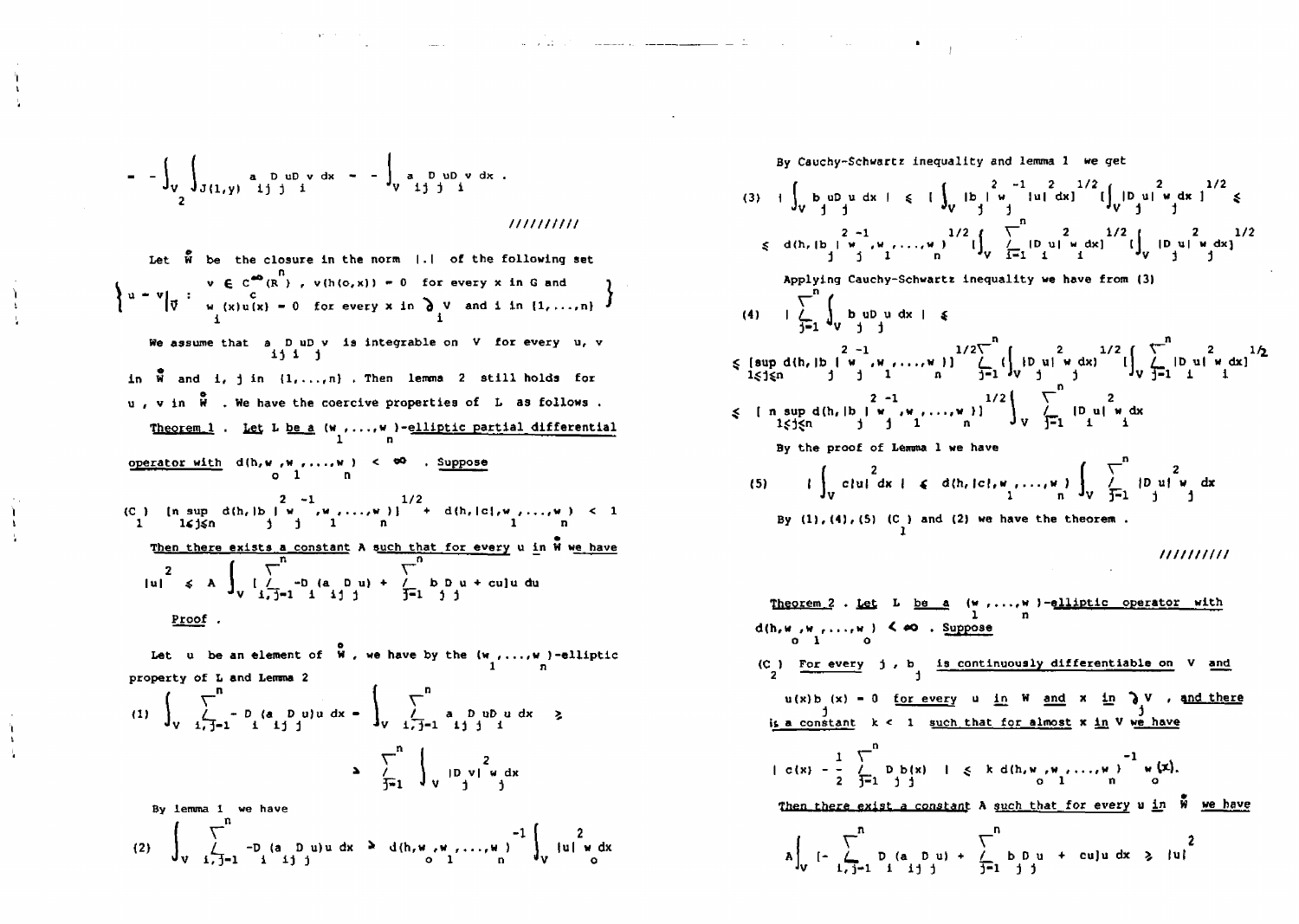Proof.  
\nFor each u in 
$$
\hat{W}
$$
 we have by lemma 2 and (C)  
\n(6)  $+\int_{V} (\sum_{j=1}^{n} b_{j}D_{u} + cu)udx + \cdots + \int_{V} (c|u|^{2} + \frac{1}{2} \sum_{j=1}^{n} b_{j}D_{j}u_{1}^{2})dx$   
\n $= \int_{V} (c - \frac{1}{2} \sum_{j=1}^{n} b_{j}) |u| dx + \int_{C} k d(h, w, w, ..., w_{n})^{-1} \int_{V} u_{1}^{2}w dx$   
\nFrom (1), (2) and (6) we obtain the theorem.

**lltllllll**

**Applying the part (li) of lemma 1 , we obtain**

**Theorem 3** . Let L be a  $(w_1, \ldots, w_n)$  - elliptic operator. Suppose<br>
1 n there exists an i in (1,...,n) such that d(h,w ,w ,...,w ) <  $\infty$ **\_ oi l and D h(t,x) - (0,...,0,D h (t,x),0,...,0) <u>for every</u> (t,x) <u>in</u> D,<br>
in the following condition is contaging and the following condition is satisfied**

(c) For every 
$$
j
$$
 in (1,...,n) , b is continuously differentiable on  $v$  and  $u(x)b(x) = 0$  for every  $u$  in  $w$  and  $x$  in  $\lambda y$ , and there exists a constant  $k$  in the interval (0,1) such that for all most  $x$  in  $v$ \n
$$
\frac{1}{2} \sum_{j=1}^{n} \frac{1}{j} \int_{0}^{1} k(x) \, dx = \frac{1}{2} \int_{0}^{1} \left[ \int_{0}^{1} k(x) \, dx \right]_{0}^{1} + \left[ \int_{0}^{1} k(x) \, dx \right]_{0}^{1}
$$
\nThen there exists a constant  $\lambda$  such that for every  $u$  in  $\frac{2}{3}$  and  $\frac{2}{3}$  is a constant.

**Remark . The boundary condition of u in w can be written as follows** u = 0, where  $\frac{\partial V}{\partial x}$  is the following set **h**({0} xG) U  $\bigcup_{i=1}^{n}$  i  $(x : w_i(x) \neq 0)$  i  $\bigcap_{i=1}^{n}$  y 1

**How we consider some examples of (w ,...,w )-elliptic equations.**<br> **n-1** 3/2 1 o<br> **Let V - [ (x,t) E R** xR : (t ,x) belongs to the interior of D ] Let a be a nonegative continuously differentiable function on V,

**for every i in [l,...,nl . Assume a is positive and independent •f** the variable x , Let c be a measurable function on V such **n that there exists a constant k in the interval (0,1) such that**  $|c(x_1,...,x_k)| \leq k$  (2x) a(x,...,x) for every ( $x_1,...,x_k$ ) in V<br>
1 n n 1 n<br>
1 n **Let's consider the following Dirlehlet problem** *I* **D (a D u) + cu - f**

$$
\begin{array}{c|cccc}\n\text{[P]} & \text{[P]} & \text{[P]} & \text{[P]} & \text{[P]} & \text{[P]} & \text{[P]} & \text{[P]} \\
\text{[P]} & \text{[P]} & \text{[P]} & \text{[P]} & \text{[P]} & \text{[P]} & \text{[P]} \\
\text{[P]} & \text{[P]} & \text{[P]} & \text{[P]} & \text{[P]} & \text{[P]} & \text{[P]} \\
\text{[P]} & \text{[P]} & \text{[P]} & \text{[P]} & \text{[P]} & \text{[P]} & \text{[P]} & \text{[P]} & \text{[P]} \\
\text{[P]} & \text{[P]} & \text{[P]} & \text{[P]} & \text{[P]} & \text{[P]} & \text{[P]} & \text{[P]} & \text{[P]} & \text{[P]} & \text{[P]} \\
\text{[P]} & \text{[P]} & \text{[P]} & \text{[P]} & \text{[P]} & \text{[P]} & \text{[P]} & \text{[P]} & \text{[P]} & \text{[P]} & \text{[P]} & \text{[P]} & \text{[P]} & \text{[P]} & \text{[P]} & \text{[P]} \\
\text{[P]} & \text{[P]} & \text{[P]} & \text{[P]} & \text{[P]} & \text{[P]} & \text{[P]} & \text{[P]} & \text{[P]} & \text{[P]} & \text{[P]} & \text{[P]} & \text{[P]} & \text{[P]} & \text{[P]} & \text{[P]} & \text{[P]} & \text{[P]} & \text{[P]} & \text{[P]} & \text{[P]} & \text{[P]} & \text{[P]} & \text{[P]} & \text{[P]} & \text{[P]} & \text{[P]} & \text{[P]} & \text{[P]} & \text{[P]} & \text{[P]} & \text{[P]} & \text{[P]} & \text{[P]} & \text{[P]} & \text{[P]} & \text{[P]} & \text{[P]} & \text{[P]} & \text{[P]} & \text{[P]} & \text{[P]} & \text{[P]} & \text{[P]} & \text{[P]} & \text{[P]} & \text{[P]} & \text{[P]} & \text{[P]} & \
$$

 $\mathcal{L}^{\text{max}}_{\text{max}}$  , where  $\mathcal{L}^{\text{max}}_{\text{max}}$ 

$$
\begin{array}{cccc}\n\mathbf{w} & = & \mathbf{a} & \text{for every } \mathbf{i} \text{ in } \{1, \ldots, n\} \text{ .} \\
\mathbf{i} & & \mathbf{i}\n\end{array}
$$

**Then we have for every x in 6 and t,y in the interval (0,b ) :**

$$
D h(t,x) = (0,...,0,\frac{2}{3} - 1/3
$$
  
\nt  
\n
$$
D h(t,x) = 1J_1(t,x) = \frac{2}{3} - 1/3
$$
  
\n
$$
B(h,x,t) = \int_0^t [D h(s,x)] ds = \frac{4}{9} \int_0^t e^{-2/3} ds = \frac{4}{3}t^{1/3}
$$
  
\n
$$
F(w_x w_x x, y) = \int_y^b \frac{s(h,x,t)w(h(t,x))}{w(h(y,x))} [J_1(x,x)] dx
$$
  
\n
$$
= \int_y^b \frac{s(h,x,t)w(h(t,x))}{w(h(y,x))} [J_1(y,x)] dx
$$
  
\n
$$
= \frac{4}{3} \int_y^b \frac{t^{1/3} - 4/3}{w(x,t^2)} [J_1(x,t)] dx
$$
  
\n
$$
= \frac{4}{3} \int_y^b \frac{t^{1/3} - 4/3}{w(x,t^2)} [J_1(x,t)] dx
$$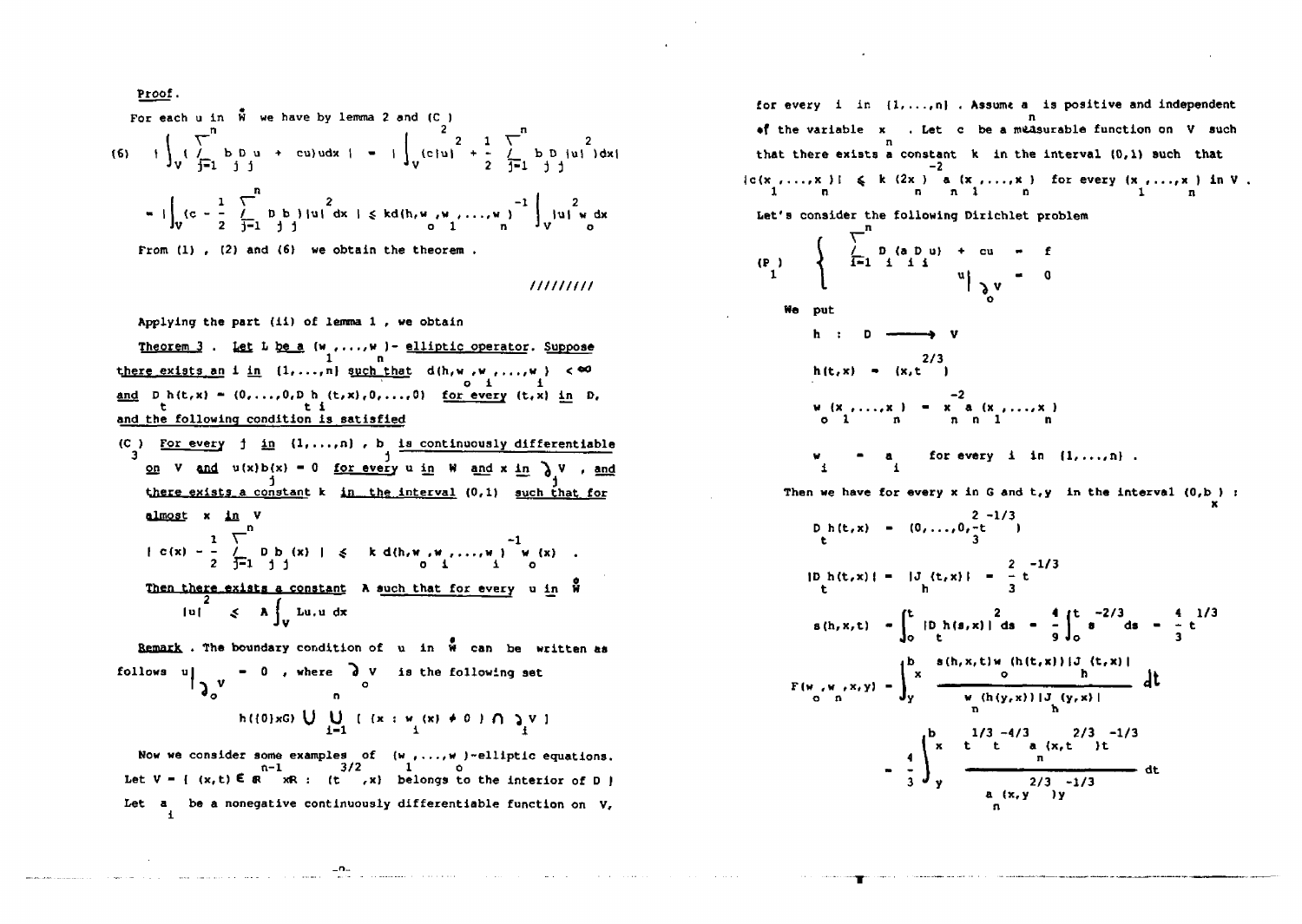**Thus**

| $f(w, w, x, y) = 4y$ | $1/3$ | $-1/3$ | $-1/3$ |
|----------------------|-------|--------|--------|
| 0 n                  | x     | -1     |        |
| 10 n                 | x     | -1     |        |
| 21 n                 | -10 n | x      | -1     |
| 32 n                 | -10 n | x      | -1     |
| 4 n                  | -1    | -1     |        |
| 5 n                  | -1    | -1     |        |
| 6 n                  | -1    | -1     |        |
| 7 n                  | -1    | -1     |        |
| 8 n                  | -1    | -1     |        |
| 9 n                  | -1    | -1     |        |
| 10 n                 | -1    | -1     |        |
| 11 n                 | -1    | -1     |        |
| 12 n                 | -1    | -1     |        |
| 23 n                 | -1    | -1     |        |
| 34 n                 | -1    | -1     |        |
| 45 n                 | -1    | -1     |        |
| 56 n                 | -1    | -1     |        |
| 67 n                 | -1    | -1     |        |
| 78 n                 | -1    | -1     |        |
| 88 n                 | -1    | -1     |        |
| 9 n                  | -1    | -1     |        |

**We have the following result .**

**Theorem 4 . Suppose there exists a contant B such that for every v in W we have I ( fvdx I \$ B |v| JV** Then the problem (P) has an unique solution u in W.

**Proof.**

À  $\mathbf{A}$ 

h A.

Put 
$$
Lu = \sum_{j=1}^{n} -D (a D u) = cu
$$

**By theorem 3 and the proof of theorem 2 , we see that the inner product ((.,.)) is equivalent to the following**

$$
[u,v] = \int_V Lu.v \ dx
$$

**By the Riesz's theorem and a standard procedure , we can find o an unique solution u in W of the problem (P )**

 $111111111$ 

**If n - 2 , the problem (P ) has been studied in [1,16] in the 1 form**

**p 2 q 2 y D u + xDu- 0 p, q > 0. x y**  $\mathbf{u}$   $\mathbf{v}$  =  $\mathbf{v}$ 

If a - 1 for every **i**, the problem (P ) becomes the Schrödinger<br>
<sup>1</sup> **equation in bounded or unbounded domains, and is studied in [4,10).**

**Let V - (0,1) , b and c be two positive continuously** differentiable functions on  $\bar{V}$ . Suppose that for every  $(x,y,z)$ 

**in V we have**

 $b(x,0,z) = b(x,1,z) = 0$ **c(x,y,0| - 0**  $c(x,y,1) = 1$ 

**Let's consider the folloving problem**

$$
\begin{array}{c|cccc}\n\text{(P)} & \begin{cases}\n\text{Lu} & = & \frac{2}{D}u + bD u + cD u + \lambda u + f \\
x & y & z\n\end{cases} \\
\text{(P)} & u & \begin{cases}\nu & = & 0 \\
y & = & 0\n\end{cases}\n\end{array}
$$

**We put**  $\overrightarrow{D}$  **- V**,  $h(t, (y, z))$  -  $(t, y, z)$  for every  $(t, y, z)$  in V,

**w - w - 1 , w • b and w - c . We have o 1 2 3 d(hrw o 1 2 2 v - ( io,iix[o,i ] ) u uo,i ] x (i n**

**Arguing as in the proof of theorem 4 we have**

**Theorem 5 . For every f in L (V) and, > with \\\ < 2 , 2 there exists an unique solution u In W of problem (p ) . \_\_ \_<sup>2</sup>**

### **ACKMOWLEGEMEBTS.**

**The author would like to thank Proffessor Abdus Salam , the International Atomic Energy Agency and UNESCO for the hospitality at the International Centre for Theoretical Physics , Trieste, Italy .**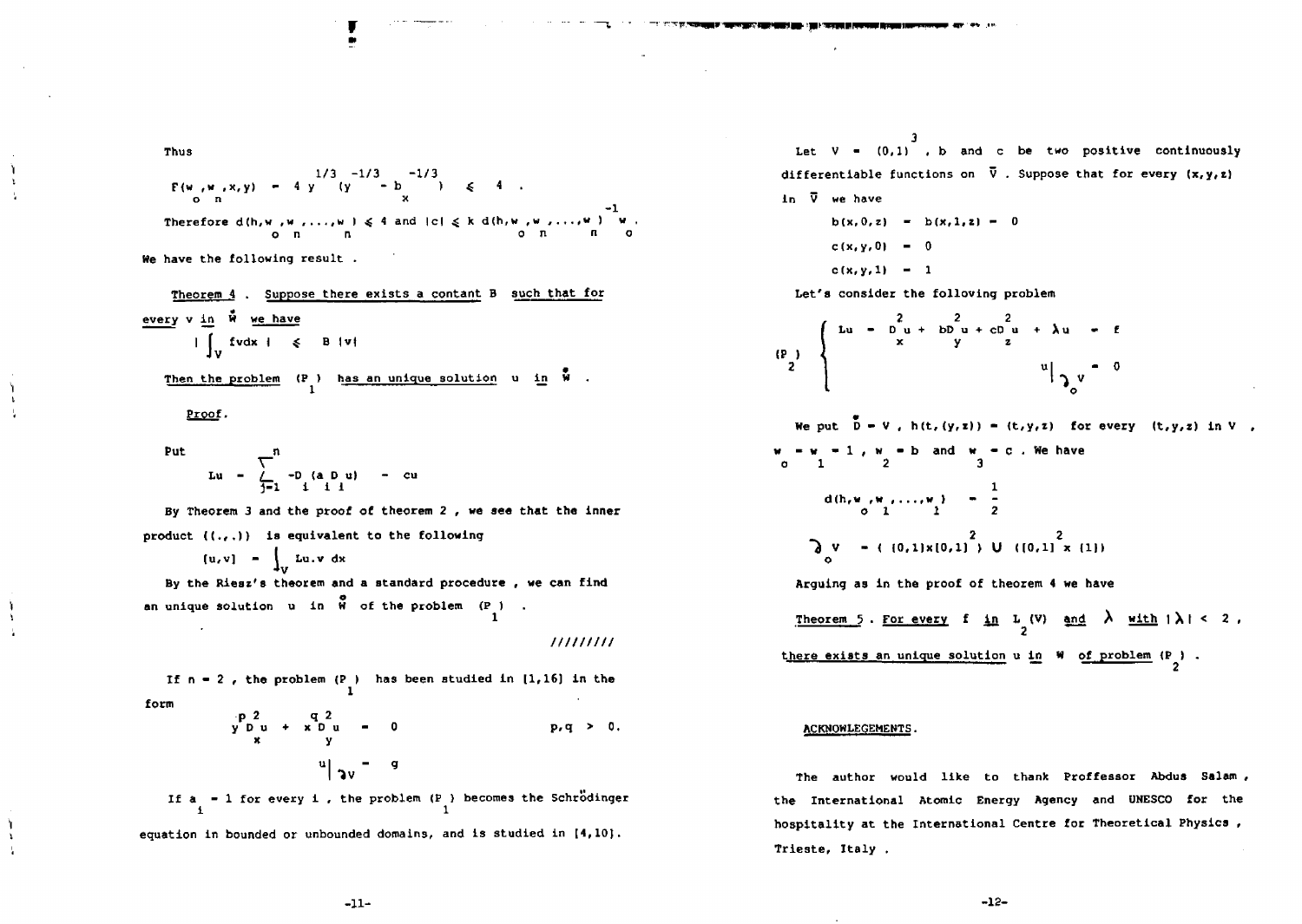## **REFERENCES .**

- **1. D. Amanov , Some boundary value problems for a degenerate eliptic equation in an unbounded domain . (Russian). Izv.Akd. Nauk UiSSR Ser. Fli-Math.Nauk n.l (1984), B-13 .**
- **2. M.S. Baoendl , Sur une classe d'operateurs elliptiques degeneres. Bull.Soc.Math.France 25 (1967), 45-87 .**
- **3. M. Franciosl , Un teoretna di esistenza ed uniclta per la soluzione di un' equazlone ellltlco-parabollca , a coefficenti discontlnui , in forma non divergenza . Bol.Un.Math.Ital, B(6) , n.l (1985), 253-263 ,**
- **4. R.Jans sen , Some variants of the Poincare lemma . Applicable Anal.14^ (1983),303-315 .**
- **5. , The Dirlchlet problem for second order elliptic operators on unbounded domains. Applicable Anal. 19,n.2-3 (1965) , 201-216 .**
- **6,\_ , Elliptic problems on unbounded domains. SIAM J.Math.Anal. 17,n.6 (1986),1370-1389 .**
- **7. J.J. Kohn and t. Nlrenberg, Degenerate elliptic-parabolic equations Of second order. Comm.Pure Appl.Math.20. (1967), 797-872.**
- **8. P.I. Llzorkin and S.H. Hikol'skkl. Coercive properties of elliptic equations with degeneracies, variational methods. Proc.Steklov inat.Math. 15J,n.3 (1983), 95-125 .**
- **9. , Coercive properties of an elliptic equation with degeneracy and generalized right-hand side.** Proc.Steklov Inst.Math. 161, n.3 (1984), 171-198 .
- **10. J. Maulen , Losung der Poissongleichung and harmonische Vectorfelder in unbeschrankten Gebieten. Math.Meth.in Appl.Scl.5 (1983) 303-315 .**
- **11. H.V. Rogova , An equation with semi degeneration. (Russian) Differentzial'nye Urav. 20,n.11,2013-2015 (1984) .**
- **12. Ya.fr. Roltberq and Z.G. Shlftel , General boundary value problems for Douglis-Nirenberg elliptic systems with strong denegeracy Soviet Math.Dokl. 2J,n.3 (1984), 701-704 .**
- **13. S. Rukauskas , The modified Dlrichlet problem for a three dimensional elliptic equation strongly degenerate on the line . (Russian) Litovsk.Math.Sb. 2£,n.2 (1984), 160-165 .**
- 14. V.V. Shan'kov , Coercive properties of an elliptic equation with **degeneracy. Soviet Math.Dokl.3J,n.2 (1985), 440-442 .**
- **15. A.K. Tyullna , Behavior of solutions of the first boundary value problen**

**for a second-order elliptic quation in an unbounded domain.**

**Moscow Univ.Hath.Bull.3JJ,n.4 (1984) ,48-54 .**

**16. A. Xasanov , On a mixed problem about the equation m xx n yy sign ytyt u + x u - 0 .**

**Itv.AJtd.Nauk OiSSR Ser.Phys.Math.Nauk,n.2 (1982), 28-32 .**